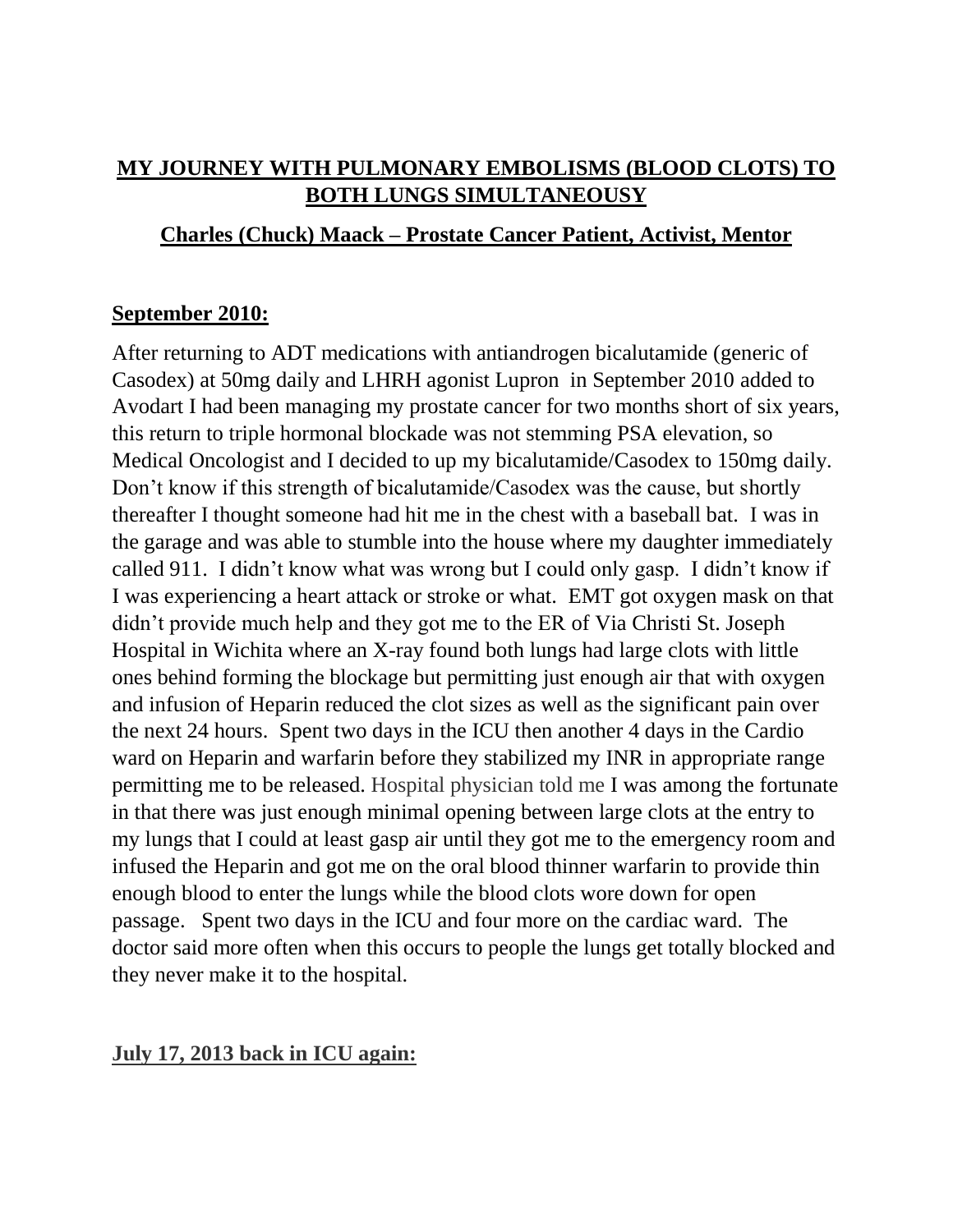Came down with heavy rectal bleeding that wouldn't stop, obviously because on warfarin, Daughter drove me to the ER of Via Chriisti St. Joseph Hospital Wichita where I was first administered oral Vitamin K followed by an injection of the same vitamin to counter the thin blood. Experienced constant bleeding for 32 hours before Vitamin K countered warfarin and blood finally coagulated. While still in ICU 7/18/13, had colonoscopy in late afternoon but with blood having coagulated about an hour before (and system "cleaned out" with the yuk drink the night before) physician unable to determine cause. Physician came in to report he contacted three colleagues and all said the diverticulosis I have had for years likely had a nodule eruption then bled so severely because of the thin blood from warfarin that if couldn't coagulate; he said this happens frequently to men over 70 years of age. Hospital physician gave me choices of leaving hospital with no warfarin, returning to warfarin, or I could have a Vena Cava (IVC) Blood Clot filter installed that was to prevent blood clots from travelling up to the lungs and warfarin then not necessary, or back to warfarin. Well, I opted for the filter installation that was installed either July  $18<sup>th</sup>$  or  $19<sup>th</sup>$ , and was released from the hospital 7/19/13 afternoon. Subsequently became anemic from blood loss: early August 2013 red blood cell count 4.20 when bottom of range is 4.69; hemoglobin/HgB 13.0 when bottom of range is 14.1; and hematocrit/HcT 38% when bottom of range is 43.5. Took iron tablet twice a day and ate more greens and red meat (though red meat otherwise considered a no-no for PC patients) to get these counts back up. Physician said it could take 3 to 4 months to do so. With the fatigue and energy loss from the blood loss, on top of the fatigue and energy loss already experienced from the testosterone reducing medication Zytiga/abiraterone acetate and subsequent testosterone level less than 3.0ng/dl (as low as the equipment reads), to this day I tire very fast and even walking a short distance takes its toll. Otherwise feel okay.

#### **SPRING 2015:**

While coming down the stairs after getting up in the morning, I found I had a hard time breathing but passed it off as just an unusual occurrence. However, the next day I again really had a hard time breathing by the time I descended the stairs. In that I was driving my granddaughter to school every morning, and when her mother/my daughter came downstairs, I told her I was going to drive my granddaughter the nine miles to school, then would return and go to the ER.